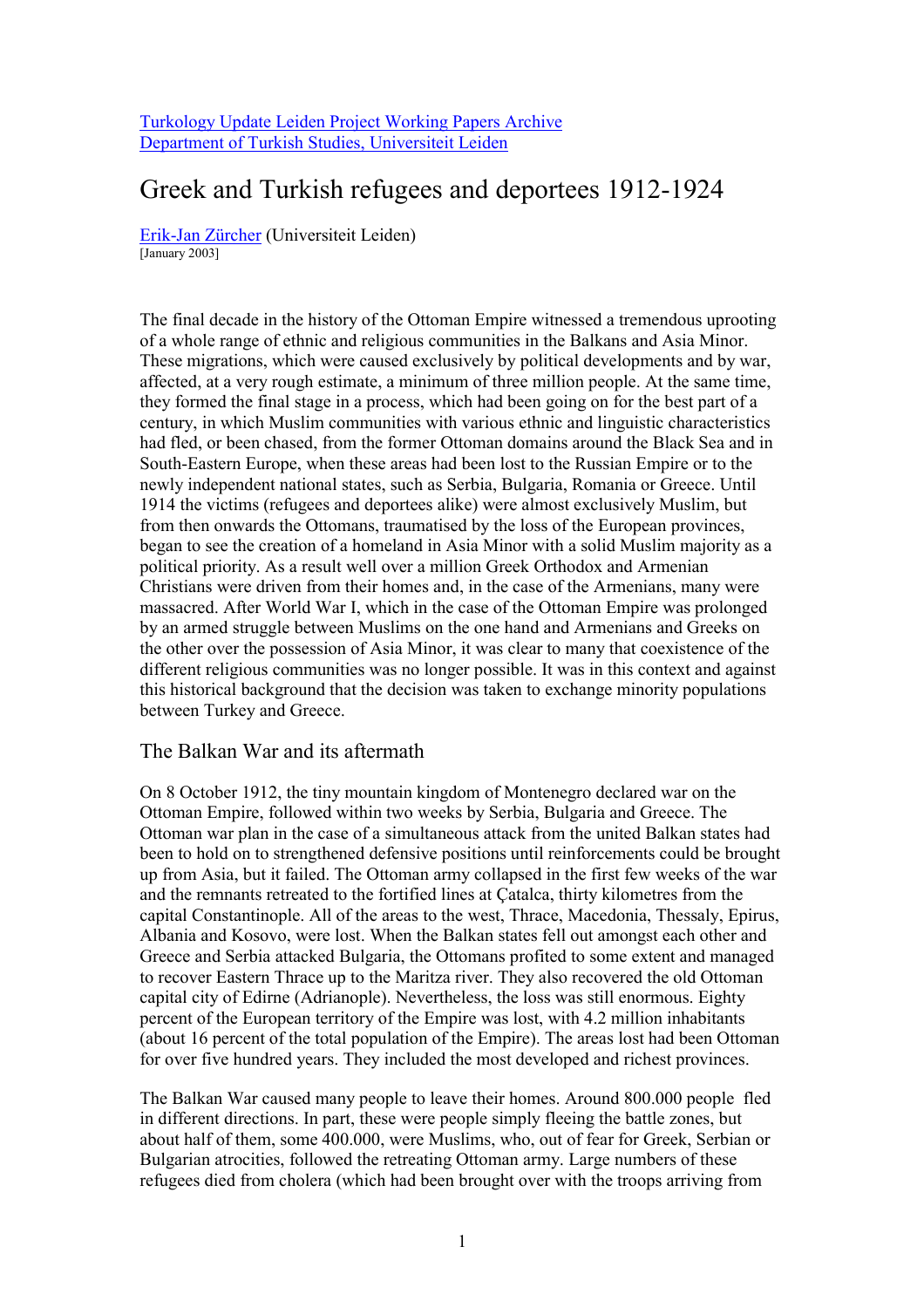Syria), but those who remained, gravitated towards Constantinople and had to be resettled there or transferred to Asia Minor. In the Constantinople area the refugees built the first of what later came to be known as 'gecekondu's, settlements built without permission on state land.

Ironically, the new borders left Thrace west of the Maritza river, which had a large Muslim majority, in Greek hands and Eastern Thrace, which was two thirds Greek and Bulgarian, in Ottoman hands. During the war about fifty thousand Bulgarians from Eastern Thrace had fled to Bulgaria and a roughly equal number of Turks had gone in the opposite direction. It was in order to improve the position of the border areas that Bulgaria and Turkey attached a protocol on population exchange to the peace agreement they concluded in Constantinople on 29 September 1913. Under the protocol, a mixed commission was to be formed, which was to act as impartial arbiter and assess and liquidate the property left behind by the emigrants. Although the agreement was never actually carried out because of the outbreak of World War I less than a year later, it served as a model for later agreements on population exchange in the Balkans and the Near East. It should be pointed out, however, that the population exchange envisaged in 1913 was strictly on a voluntary basis.

## Effects in Asia Minor

The loss of the Balkan provinces had a tremendous impact on the political and administrative elite of the Empire, not only because the history or economic importance of the provinces. A disproportionate part of the elite hailed from the Balkan provinces. Politicians like interior minister and party leader Talât Pasha, administrators like Evranoszade Rahmi, the governor of Smyrna (İzmir), or officers like Mustafa Kemal (Atatürk) all hailed from the Balkans themselves and had lost their own homeland. In most cases their families were among the refugees. This helps to explain why the political leadership of the empire from 1913 onwards focused strongly on Asia Minor, or Anatolia, as the Turkish heartland. They adopted it consciously as their new homeland, which was to replace the lost provinces.

The first effects of this policy could be seen in the early months of 1914. The secretary of the ruling Committee of Union and Progress (which had established a one-party dictatorship after a coup d'état in January 1913) in Smyrna, Mahmut Celâl (who was later to become Turkey's third president) was instructed by Talât Pasha to Turkify the Western seaboard of Asia Minor. With the help of militias of the so-called 'Special Organisation' he succeeded in forcing up to 200.000 Greek Orthodox to flee the coastal provinces and move to the Greek islands of the Aegean directly opposite the mainland. The means employed consisted mainly of veiled threats and intimidation. Militias would come at night and start drumming in the main square. At the same time the local Ottoman authorities would announce that they could not guarantee the inhabitants' safety from the next day onwards. For most, this was enough encouragement to leave. Those most affected were the Greek businessmen and commercial farmers, as the drive behind the campaign was economic as much as it was political: the Ottoman government aimed to replace the non-Muslim bourgeoisie, which completely dominated the modern industrial, financial and commercial sectors of the economy, with a 'national', that is to say: Muslim, bourgeoisie of their own.

In May 1914, the Ottoman government sought to give permanence to the new situation by concluding an agreement on population exchange with the Greek government. Greek prime minister Venizelos accepted the plan in principle, on condition that it would be voluntary. A mixed commission on the pattern of the Turco-Bulgarian agreement of 1913,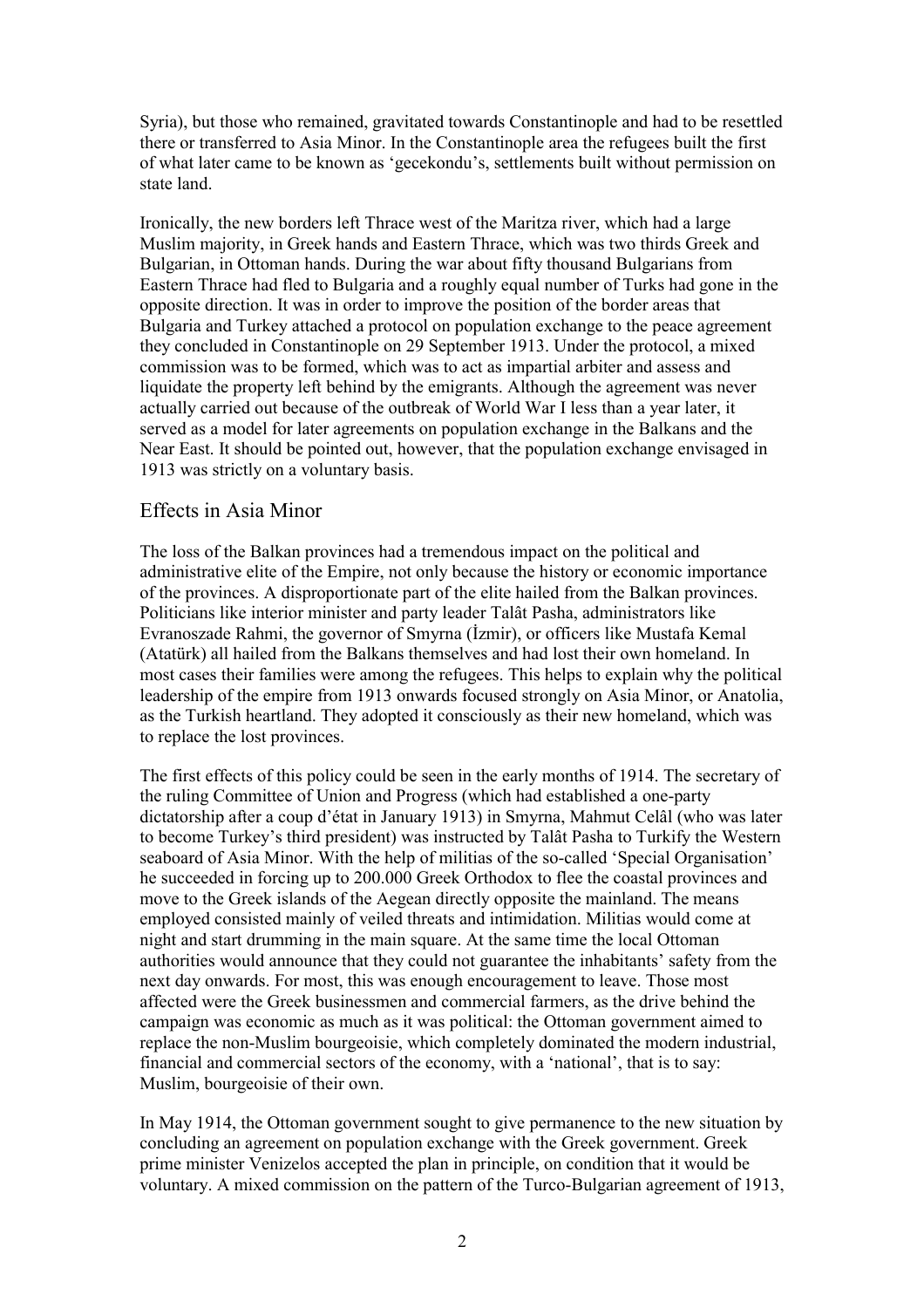was to be established to oversee the just disposal of properties, but nothing ever came of this. The activities were suspended indefinitely in August 1914, because of the outbreak of the European war. During that war, the Ottoman Greeks were not persecuted in the way the Armenians and Syrian Christians were and there were no large-scale massacres, but once Greece joined the war on the side of Great Britain, France and Russia, many Greek families were moved inland out of fear that they would support Entente landings. Those Greek Orthodox males, who had not availed themselves of a foreign passport or had actually moved to Greece before the Ottoman mobilisation in 1914, were conscripted into the army, but apart from a very limited number of officers, particularly in the medical corps, the Greek Orthodox mostly served as unarmed soldiers in the labour battalions, carrying loads and repairing roads.

When the war had ended with the armistice of Moudros (31 October 1918), it was clear that any future peace agreement would entail far-reaching dismemberment of the Ottoman Empire. Greece put forward claims to Smyrna and its hinterland and to Eastern Thrace. In May 1919, the Greek army occupied Smyrna and the surrounding area. Almost as soon as the Greek army had arrived, large numbers of Greeks, who had had to leave the Ottoman Empire in 1914 began to return and to reclaim their former houses and businesses. When a peace treaty was concluded between the victorious Entente and the Ottoman Empire at Sèvres in July 1920, the Greek claims were honoured. The Ottoman state was reduced to Central and Northern Asia Minor and Constantinople, but by this time a strong nationalist resistance movement had emerged in Anatolia, which refused to recognise the Sèvres treaty. Great Britain and France were demobilising and therefore not in a position to enforce the treaty. The Greek government of Venizelos saw in this an opportunity to realise the Greek nationalist programme of the 'megali idea' and unite all Greek Orthodox living around the Aegean and the Sea of Marmara in a single Hellenic state. The Greek army, acting as the strong arm of the Entente, moved inland, but it was halted by the resistance of the Turkish nationalists before Ankara in September 1921 and then routed in August 1922. Smyrna was taken by the Turkish army on 9 September 1922.

When the Greek army collapsed and its remnants retreated towards the sea, the large majority of the Greek population, fearing Turkish reprisals, also fled. The number involved is not entirely clear, but an estimate of between 400.000 and half a million seems justified. These people as a rule left in great haste with only the things they could carry. They were transferred to Greece by a host of larger and smaller vessels of all descriptions and flags. In the following months, mass emigration continued. When the Turkish nationalists demanded the surrender of Eastern Thrace, the Greeks living there, some 250.000, as well as some 50.000 Armenians, left for Greece, but as British forces still occupied the Bosphorus and the Dardanelles, the Turks had no means of transferring troops there. As a result the refugees from Eastern Thrace could prepare their migration much more carefully and take much more of their belongings with them. After the Turkish victory, two groups of Greek Orthodox were left in Asia: the communities in central Anatolia, which were partly Turkish-speaking (the so-called 'Karamanlis') and those living on the Eastern Black Sea coast, the Pontian Greeks. Each of these groups numbered about 200.000 souls. In addition there were several hundred thousand Greek Orthodox in the Constantinople area, partly residents of long standing, partly refugees.

## The population exchange

The idea of exchanging the Greeks of Asia Minor against Muslims living in Greece was first broached by the Norwegian Fritjof Nansen (1861-1930), who had been the League of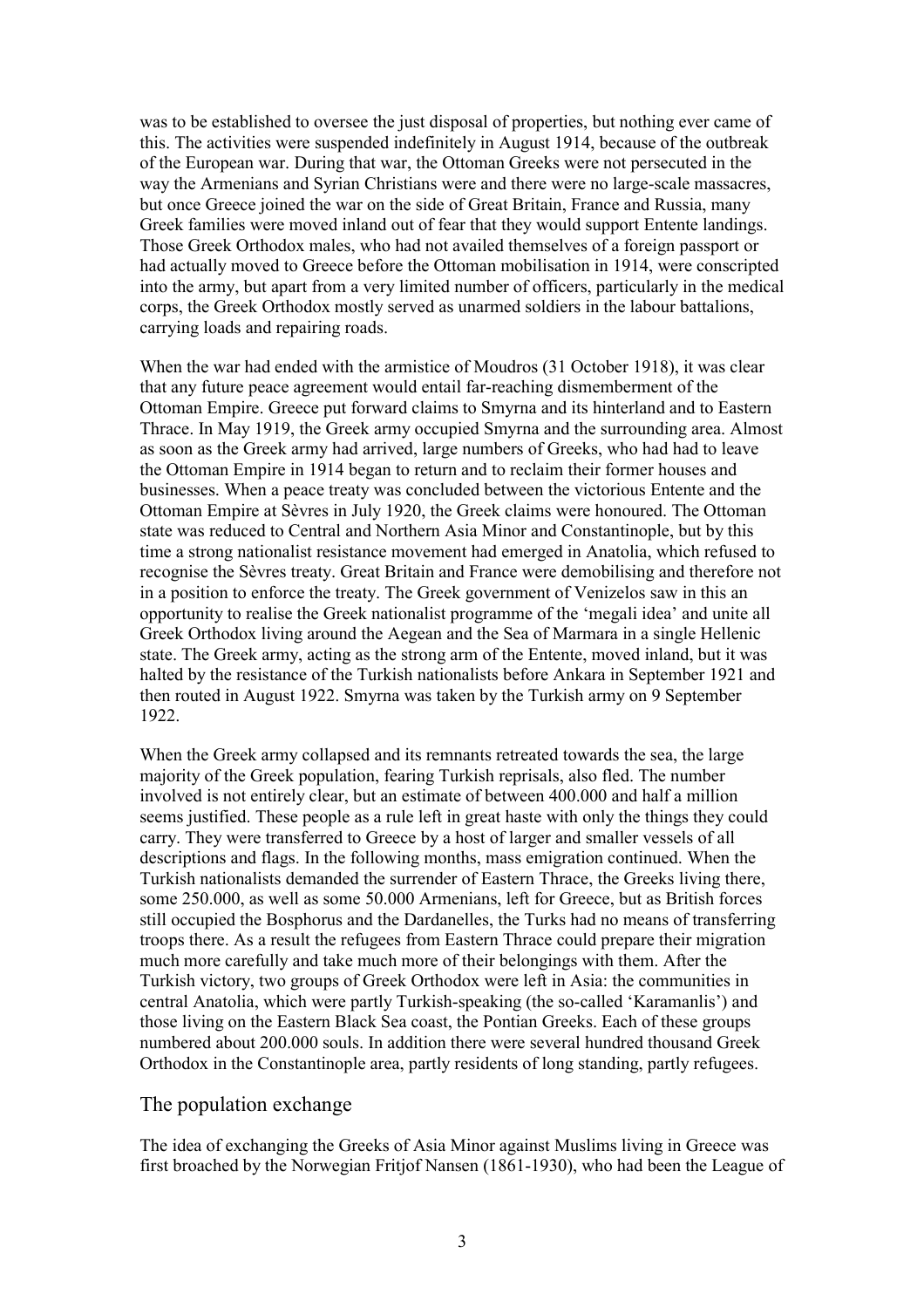Nations' High Commissioner for refugees since 1919. It was quickly taken up by the Greek government. The inflow of three quarters of a million refugees posed almost insurmountable housing problems in Greece and the removal of the 600.000 Muslims in Greece would go some way towards alleviating the problem, as the vacated homes of the Muslims could be used to re-house the immigrants. Greece had some experience with population exchanges by now. A clause allowing the exchange (on a voluntary basis) of 92.000 Bulgarians against 46.000 Greeks had already been inserted into the peace agreement of Neully with Bulgaria, concluded in August 1920.

Nansen was given the green light by the League of Nations to explore the possibilities of an exchange on 14 November 1922, one week before the start of the peace negotiations between Great Britain, France, Italy and Greece on the one hand and Turkey on the other in Lausanne. Turkey agreed in principle, on condition that the Turkish-Muslim population of Western Thrace (for which the Turkish delegation in Lausanne demanded a plebiscite on inclusion in Turkey or Greece) would be exempt. In return, the Greeks then demanded an exemption for the Greek-Orthodox inhabitants of Constantinople. During the protracted peace negotiations in Lausanne a convention was concluded between the two countries on 30 January 1923. It covered those "Turkish nationals of Greek Orthodox religion and Greek nationals of the Moslem religion" who had emigrated voluntarily or had been forced to emigrate since 18 October 1912 (the date of Greece's declaration of war at the start of the Balkan War). This of course included those groups who had remained in their place but would now be forced to emigrate for the first time. The convention came into force when it was included in the peace treaty of Lausanne concluded on 24 July 1923.

Three things are remarkable about the convention. In the first place the criterion was exclusively religious. There was no reference to linguistic categories or to ethnic ones. The majority of the Muslims from Macedonia were Greek speaking and a considerable proportion of the Greek Orthodox of Central Anatolia spoke Turkish. Nevertheless, these groups were earmarked for migration on the grounds of their religion. In the second place, there was the retroactive character of the convention: it was not limited to the migrations which had started in 1922, but legitimised all of the – largely forced – migrations caused by the wars, which had taken place since 1912. In the third place, there was the involuntary nature of the migration. This was the first time that compulsory migration, or – to give it a more honest name – deportation, was legalised under international law.

As almost all Greeks from Western Asia Minor had already left the country, the population exchange mainly involved the transfer of the Central Anatolian Greek Orthodox (Greek and Turkish speaking) and the Pontic Greeks. Of the latter community, it was primarily the inhabitants of the towns on the Black Sea littoral who were moved, as the Greeks of the mountainous inland areas, some 80.000 people in all, had largely moved East instead of West, into Georgia and Russia, when they had lost the armed struggle against the Turkish nationalists.

## Resettlement and integration

The resettlement of the refugees posed tremendous problems in Greece. The country, which had a population of only 5.5 millions was faced with an influx of about 1.2 million people (the actual numbers are surrounded by a lot of uncertainty). The immigrants were settled first in camps, then in townships on the outskirts of the towns and cities, especially in the two big cities Athens and Salonica. These cities, which each of them had less than 200.000 inhabitants before the exchange, now doubled in size and huge new tracts of land were developed on their outskirts. In the countryside, the properties of the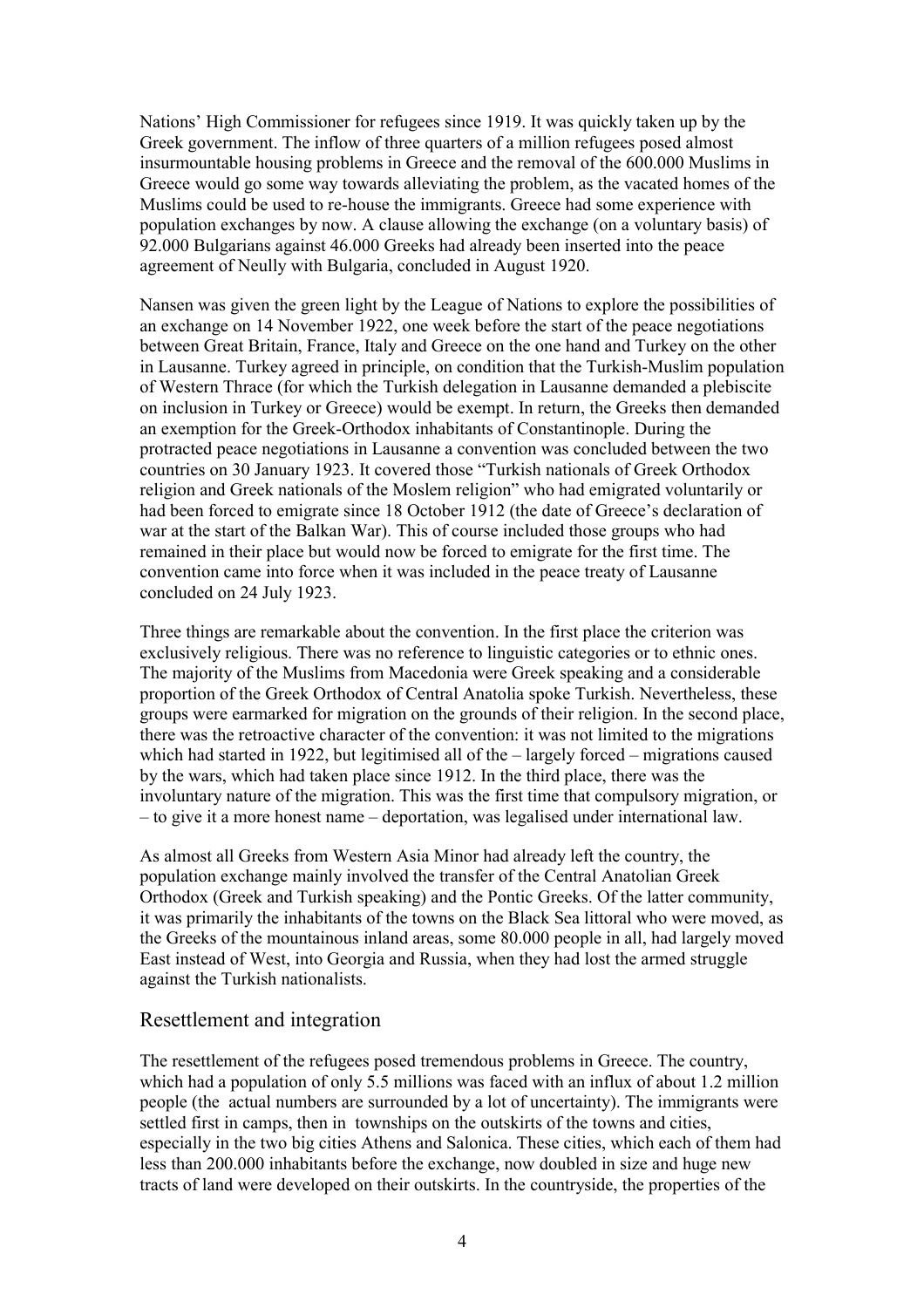Muslims of Macedonia and Crete now became available, but as those communities had been only about 400.000 strong, it is clear that there was not enough land to house the immigrants and give them a living. State land and church land was therefore also made available.

As a rule the Greek immigrants from Turkey moved and were resettled as communities. The names of their new townships often recalled the places they came form, e.g. "New Smyrna". They brought their own clubs and organisations with them and founded a great number of migrant organisations. AEK Athens, founded in 1924 and famous for its football and basketball teams, is among the best-known. AEK stands for Athletic Club of Constantinople. The social and cultural traditions of the immigrants were different in many ways from those of the inhabitants of Greece, but also from each other: Pontic Greeks, Greeks from Thrace, Central-Anatolian Greek Orthodox and former inhabitants of the West Coast and Smyrna could not be regarded as a single community. For many the first years were a time of extreme hardship and large numbers of immigrants reemigrated to France, Britain and the United States. On the other hand, the integration and indeed survival of the immigrant groups was helped by the fact that they contained a relatively high proportion of skilled professionals, from shippers to bankers, from hazelnut, tobacco and raisin traders to railway engineers and hotel and restaurant owners. This allowed them to become a dynamic element in the economy. To give only the most famous example: Aristotle Onassis was one of those born and bred in Smyrna, where his father ran a tobacco-exporting business. After the 1922 defeat he rebuilt his family's tobacco business from Argentina, after which he returned and, through his connection with the Livanos shipping family from Chios, built a shipping empire of his own and reputedly became the world's richest man.

The pattern of resettlement of Macedonian Muslims in Turkey was quite different. The migrants from Macedonia formed a much smaller group than those who had left Turkey. They also overwhelmingly came from a rural background, so it was logical that they should be assigned farmland. The Turkish authorities dealt with individual families rather than with whole communities and in assigning land they classified the immigrants according to their agricultural specialisation: tobacco growers, olive growers and growers of grapes. They were resettled in areas which were considered suitable for their kind of produce. Tobacco growers for example, who had produced the famous Macedonian tobacco which went into Egyptian cigarettes, were resettled in the Samsun area on the Black coast, where they grew tobacco for the state monopoly of the Turkish republic.

In Turkish society, the immigrants, like those who had come to the country as the result of earlier waves of immigration (1878, 1913), remained a recognisably different group, collectively known as 'muhacir's. They lived in separate villages or neighbourhoods and on the whole kept up their traditions. The use of minority languages was actively discouraged by the government of the republic, but the first and second generation migrants still often spoke Greek or Albanian amongst themselves. A common characteristic of the Greek and the Muslim migrants is that they had to rebuild their lives from scratch. The Lausanne convention included the establishment of a mixed commission on the pattern of the earlier agreements with Bulgaria, but in the event the task of assessing the value of the property left behind and disposing of it in an equitable manner proved simply too complicated. The mixed commission continued its work until October 1934, but the bulk of the migrants never saw any money.

As will be remembered, two groups had been exempted from the exchange: the Muslims of Western Thrace and the Greek Orthodox of Constantinople. The first community was about 200.000 strong and the Turks did their utmost to reduce the second one to a similar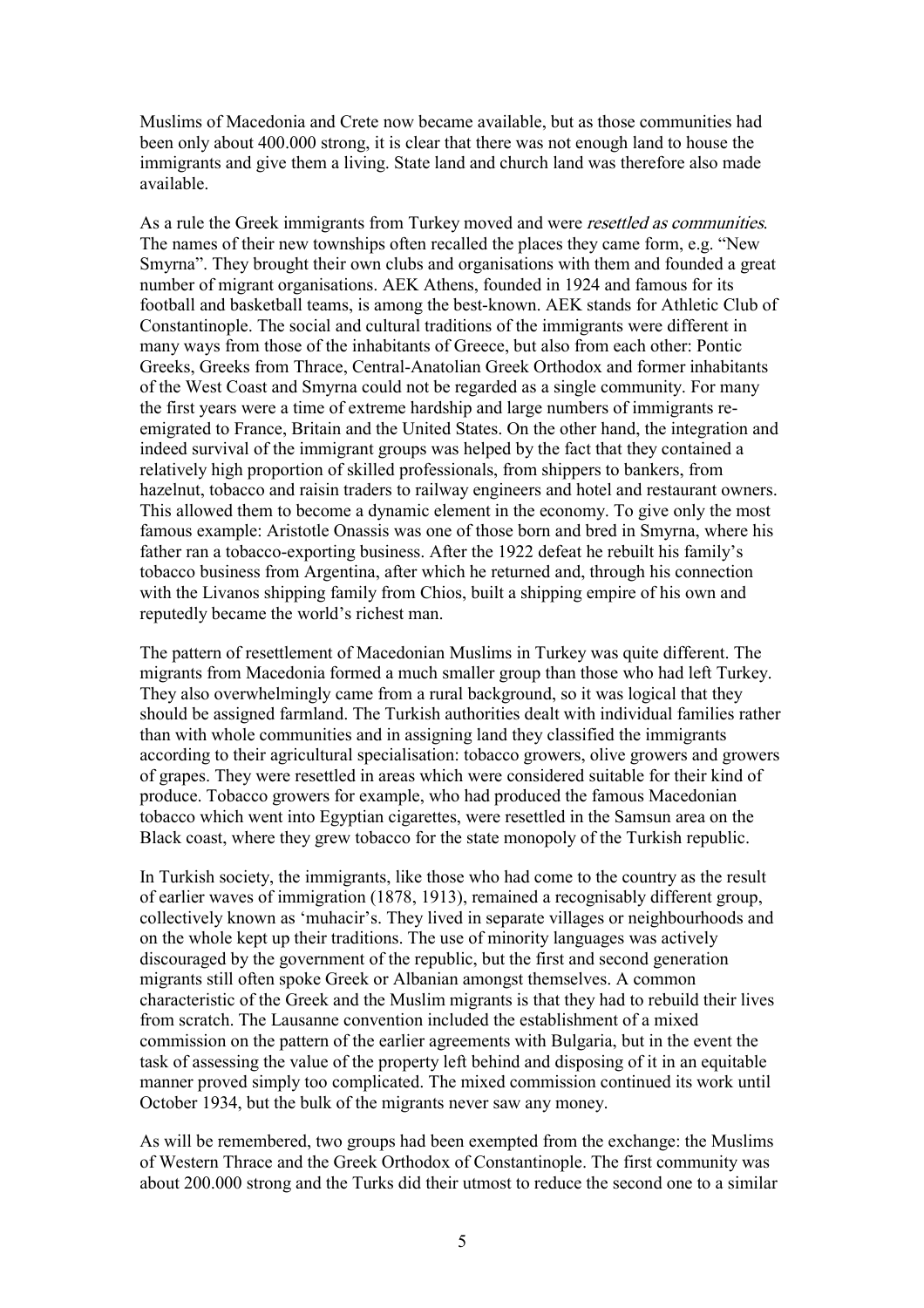number by demanding proof of each individual that he or she was actually resident within the Constantinople municipality in October 1912. These were the so-called 'établis' and assessing their status was the major occupation of the mixed commission. The fate of the two communities in the rest of the Twentieth Century was very different. The Muslims of Western Thrace were certainly mistrusted by the Greek state. Expressions of their Turkish (as opposed to Muslim) identity were – and are – strictly forbidden and there has been constant pressure to Hellenize the community. Nevertheless it has survived more or less intact as a separate community living in a clearly circumscribed area with a strong feeling of separate identity. The same cannot be said for the Greek Orthodox of Constantinople, or – as it was known after 1923 – Istanbul. In the interbellum the community diminished in size, but it held on to its socio-economic position in spite of the nationalist economic policies of the state, which still had as its goal the creation of a native Turkish bourgeoisie at the expense of non-Muslims. The skills possessed by the community were simply indispensable. The community's trust in the impartiality and the secular character of the state was fatally weakened, however, by two events. First, the imposition of a hugely discriminatory Wealth Tax in 1942, which ruined many Greek businesses and then a large-scale, and politically inspired, pogrom in September 1955. The result was that the large majority of Istanbul Greeks decided to emigrate to Greece or the United States and at the end of the Twentieth Century the community had shrunk to about 2000 souls, or about one percent of its former size.

#### **Perceptions**

The perception of the population exchange has differed widely between Greece and Turkey. The Greek mainland had no previous experience of large-scale immigration. It was suddenly faced in 1922-24 with a mass immigration amounting to over 20 percent of its autochthonous population. In addition, this wave of immigration was part of a huge military and political crisis. The Greek army had been humiliated and the whole political system discredited. No wonder, then, that in the Greek vision of the events the negatives dominate. It is the major national catastrophe par excellence and as time has gone by, it has been blamed less on the follies of the Greek government and its occupation of Asia Minor and more on the 'injustice' and 'barbarism' of the Turks. In addition there came into existence a strong sense of nostalgia for the lost world of Anatolian Hellenism, a nostalgia which was fostered by countless immigrant organisations. The magnitude of the problem and of the migrant population has meant that Greek society as a whole has identified strongly with the fate of the migrants. This is reflected in the number of archives, research institutes and publications devoted to the Greek communities of Asia Minor and to the population exchange. As early as 1930 a large-scale survey of the social and cultural heritage of the Anatolian Greeks was started.

The Turkish situation is very different. In Turkish eyes, those who came in 1924-25 constituted only one among many groups of Muslim refugees who had had to be resettled ever since the Eighteen Twenties. At the time the Republic of Turkey was founded in 1923, over twenty percent of its population had a 'muhacir' background. In line with the policies of their predecessors, the rulers of the Committee of Union and Progress, the leaders of the republic saw the homogenisation of Anatolia (which was now a 98 percent Muslim country as opposed to 80 percent in 1912) as a positive development. In other words: the population exchange was seen as an integral part of the nation-building process and the fact that the homogenisation of Anatolia also meant that the precious skills of an entire commercial and industrial middle class had been lost, was seen as a price that had to be paid for full independence. This historical interpretation still prevails, both in Turkey itself and in the literature on Turkey in Europe and America.